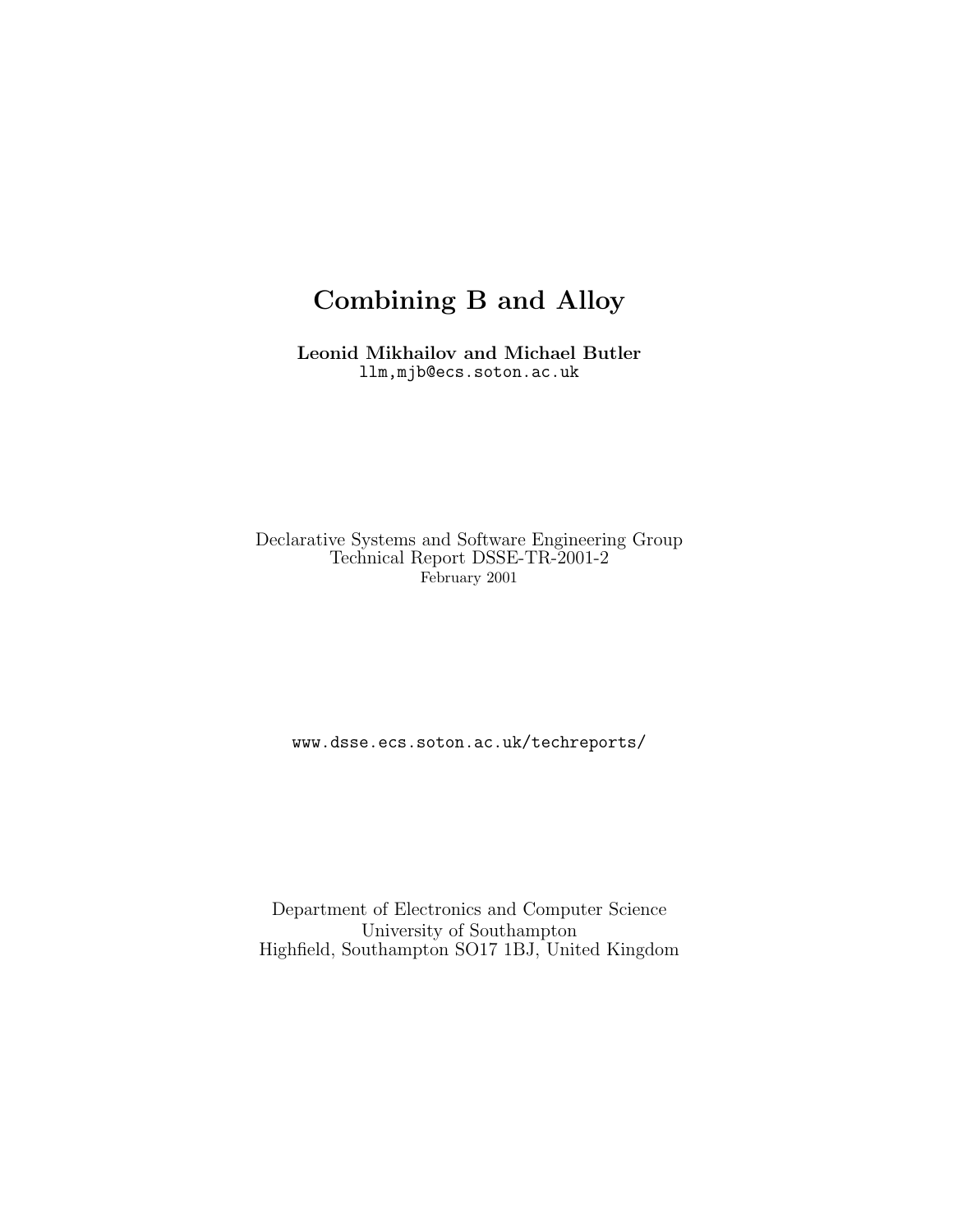## Combining B and Alloy

Leonid Mikhailov and Michael Butler Department of Electronics and Computer Science Univeristy of Southampton Highfield, Southampton, SO17 1BJ United Kingdom llm,mjb@ecs.soton.ac.uk

February 2001

#### Abstract

In this paper we propose to combine two software verification approaches, theorem proving and model checking. We focus on the B-method and a theorem proving tool associated with it, and the Alloy specification notation and its model checker "Alloy Constraint Analyser". We consider how software development in B can be assisted using Alloy and how Alloy can be used for verifying refinement of abstract specifications. We demonstrate our approach with an example.

Keywords : B-method, Alloy.

## 1 Introduction

The approaches to creating verifiably correct systems can be divided in two broad categories: a top down approach when developers start with an abstract specification and gradually refine it to an executable implementation, which is guaranteed to be correct with respect to the specification, and a bottom up approach when developers attempt to implement a specification straight away and later on undertake a verification effort to make sure that their implementation complies to the specification.

The first approach is usually based on some sort of refinement calculus. Showing that a certain refined specification or, in fact, a final implementation complies to the corresponding abstract specification usually involves proving a lot of properties. Theorem proving is a very tedious process involving keeping in mind a multitude of assumptions and transformation rules. To help with this task a number of general purpose theorem provers exist, such as PVS, HOL, etc. [9, 4]. Such theorem provers usually have some automated tactics such as GRIND in PVS which attempt to prove the set goal automatically. As most of the refinement calculi (and or formalisations of programming notations) are formulated in undecidable logics (first and higher order logics) proving all goals is impossible. Thus the tool usually produces several subgoals that it didn't manage to resolve automatically and asks user guidance and assistance. The user by applying the set of rules and theorems available in the system attempts to prove the remaining goals.

With the second approach the specifiers usually formulate a number of liveness and safety properties that the implementation is supposed to comply to. It is, of course, possible to apply general purpose theorem provers for this purpose. However a different verification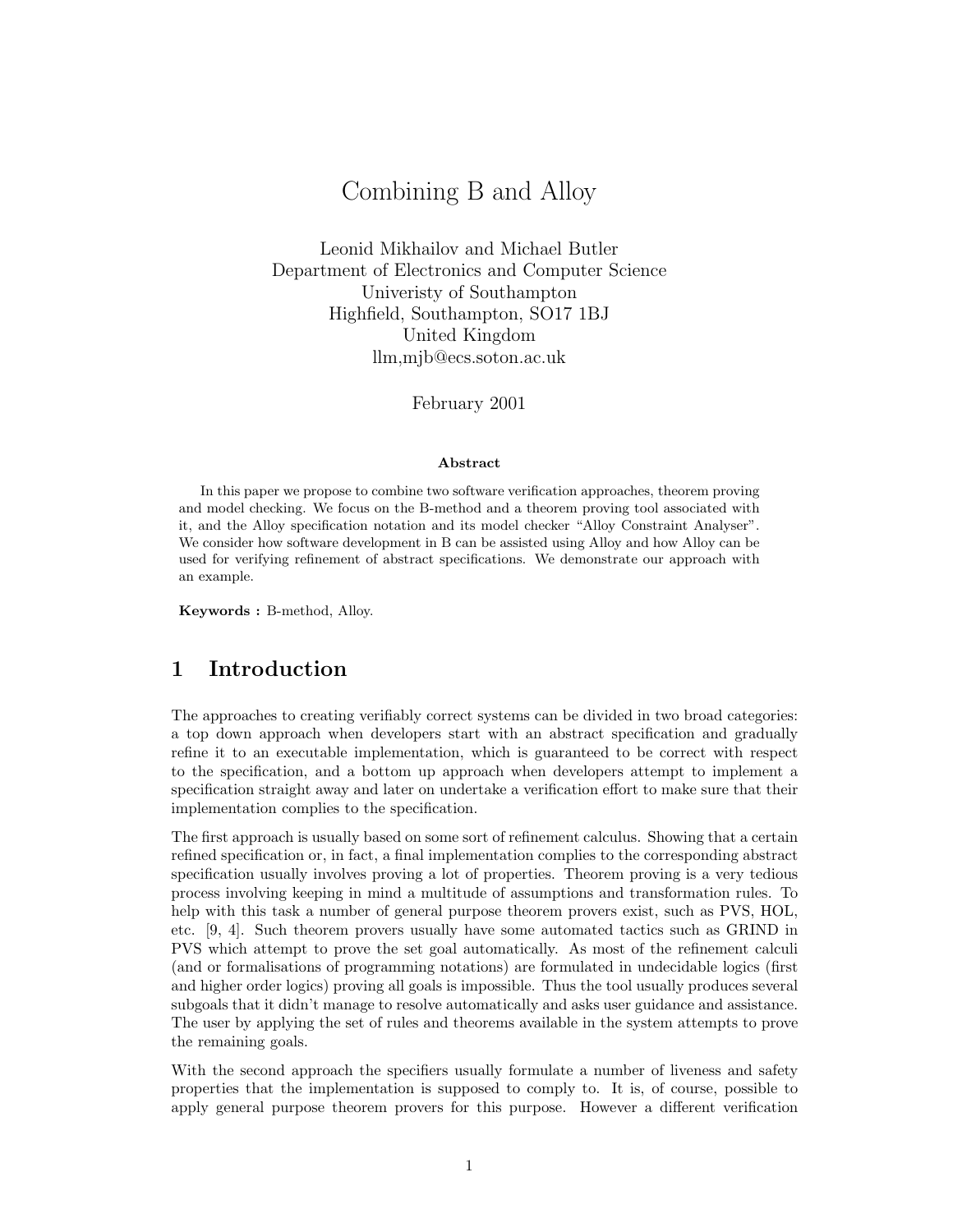technique, generally referred to as "model checking" is quite prominent with this approach. The general idea of model checking can be briefly expressed as follows: a program in its abstract representation, and the verification properties to be checked are formulated in some formalism based on logic. Next these formulas are submitted to the tool which tries to find a counter example violating the formulated verification conditions [7, 5, 8, 3].

Both theorem proving and model checking have advantages and disadvantages. The main advantage of theorem proving is that it permits to reason about infinite domains, and those are the most interesting in practice. A disadvantage is that a significant amount of highly qualified labour is required to verify even a relatively simple program. With theorem proving at times it can be difficult to say whether a property does not prove because it is simply not true or just some extra effort and ingenuity is required.

Model checking is much more applicable for finite domains, although there is a lot of ongoing research trying to apply this method to infinite domains. In general, for infinite domains, while model checking can find a counter example demonstrating that the specification is contradictory in one way or another, it cannot prove that the specification is correct. In this respect model checking is similar to testing, which also cannot prove the program correct. However what both of these approaches (model checking and testing) can do is to increase our confidence in the system. Another shortcoming of model checking is that it is usually applied for verifying consistency of a rather high level specifications, while ultimately everybody is interesting in the correctness of the software implementing these specifications. Obviously, while a specification can be perfectly correct, the implementation can be not. Verifying correctness of the executable programs with respect to their specifications is a topic of ongoing research.

In this paper we propose to combine these two approaches to verification, with the goal being to benefit from the advantages of both theorem proving and model checking. In particular we consider combining the B method and the corresponding tool with the Alloy specification notation and its constraint analyser. The B method is a top down development approach which is supported by industry-strength tools, which integrate a theorem prover for verifying the correctness of the specification and its refinements [1]. The Alloy specification notation is state-based and is supported by the Alloy constraint analyser, which is a finite state model checker [6, 7]. We briefly present these specification and verification methods in the following sections.

The main idea discussed in this paper is as follows. Complete formal proof of all proof obligations generated by the B tool is often practically infeasible. Often a proof obligations cannot be proved for the simple reason that it is not true. That can happen, for example, because a specification of an operation is not logically strong enough. Or, simply, the specification of an operation can be erroneous. The realization of impossibility to prove a certain proof obligations usually brings about a realization that certain amendments can be made to the specification, which would generate additional conjuncts in the hypothesis, permitting proof of the obligation. However, at times, proofs can be very tricky and although sufficient hypothesis are present, developer can experience difficulties proving them. Distinguishing between these two kinds of difficulties is important, as significant resources can be wasted on trying to prove goals that are simply not true.

Once the B tool has generated proof obligations we try to run an automated theorem prover supplied with the tool. It usually leaves some of the obligations unproved. Our idea is that before actually trying to prove this obligations interactively, we translate them into the Alloy language and run the Alloy constraint analyser on them. Counter examples that the Alloy constraint analyser can generate are usually suggestive, so that when a developer realizes how a certain instantiation of variables of the counter example invalidates the property under consideration, it becomes clear which amendments can be made to the specification to exclude the counter example. This suggest a certain debugging process, which most certainly has a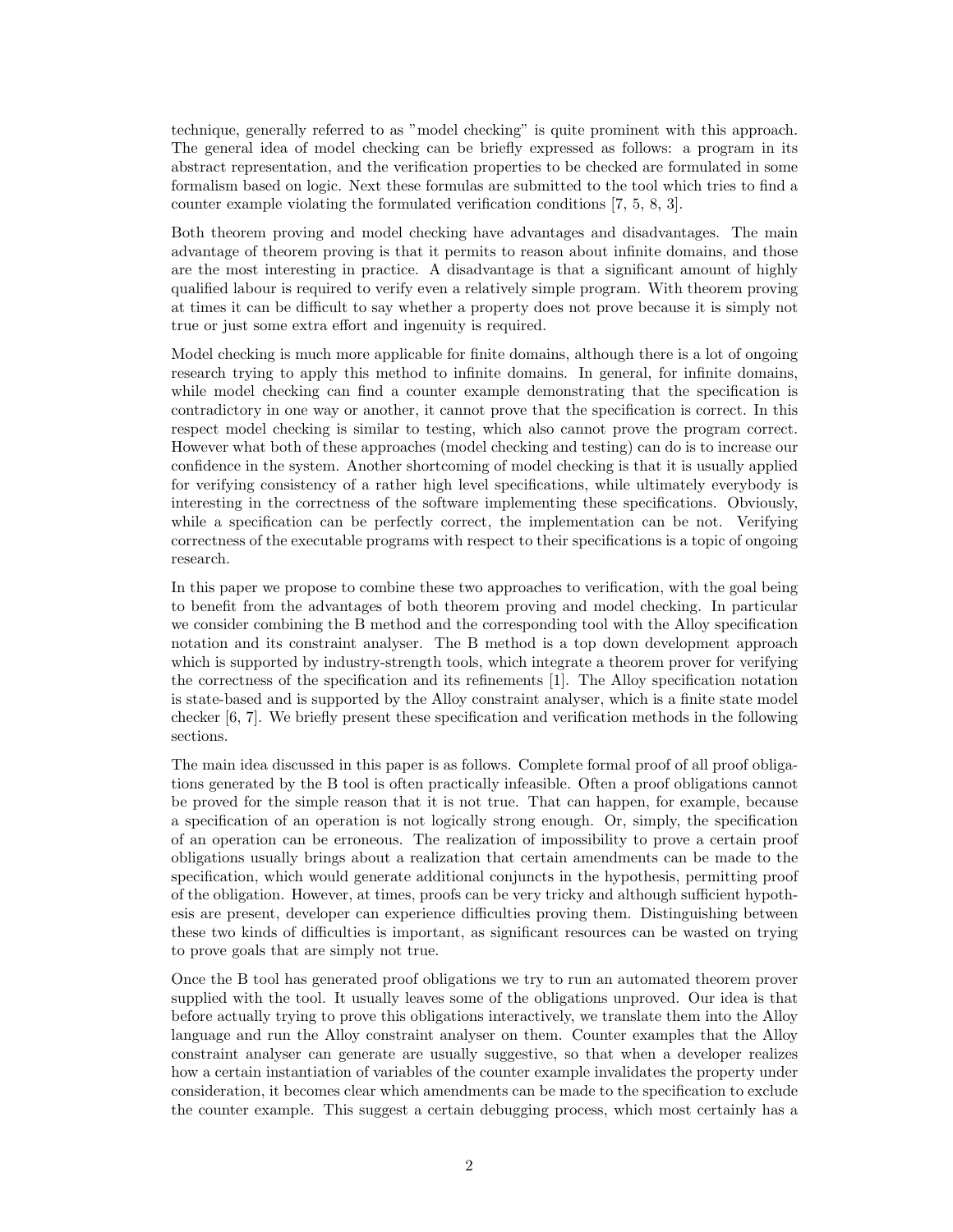shorter cycle than when interactive prover is used for finding error. Once the Alloy constraint analyser cannot find a counter example for a sufficiently large instantiations of the domains, it is a good indication that the verified property is probably correct. The developer can then return to B interactive prover with confidence that this property should be possible to prove.

Translation between B specification notation and Alloy is manual at the moment. However, in case certain modification and additions would be made to the Alloy specification notation, such translation could be done automatically in both directions. We discuss such modifications and additions in this paper. To illustrate our approach we consider an example.

## 2 Summary of the Used Formalisms

Let us now briefly present the formalisms of B and Alloy and the development methods associated with them.

#### 2.1 The B Specification and Verification Method

The B method has an associated specification notation, the so-called Abstract Machine Notation (AMN). This specification notation is classified as a state-based notation and is quite similar to such well-known formal notations as Z and VDM [10, 12]. The similarities between Z and B arise from the fact that the creator of the B method Jean-Raymond Abrial is also the author of Z. Compared to the specification notation of Z, AMN is more appealing to programmers, as it includes such statements as "IF THEN ELSE" and "WHILE" along with nondeteministic specification statements such as nondeterministic choice " $\mathbf{ANY}$ ". The B method has three development stages: the specification, the refinement, and the implementation. Not all of the constructs of AMN are available at all the stages of the development cycle. We briefly introduce the necessary subset of AMN as we present the example.

The B method is supported by two commercially available tools, "B-Toolkit" developed and distributed by B-Core company, UK [2], and "AtelierB" developed and distributed by Steria, France [11]. In general, the tools are quite similar and each of them excels in slightly different aspects of the method. Accordingly, in the following discussion we refer to both of them as "the tool".

Development in the B method is centred around the concept of machines: an abstract machine  $-$  **MACHINE**, a refinement machine  $-$  **REFINEMENT**, and an implementation machine – **IMPLEMENTATION**. Machines are similar to modules encapsulating their internal representation and providing operations for manipulating this internal representation. The state of a machine can be accessed and modified by applying the operations defined in this machine.

The developer starts off with translating an informal specification into an abstract MACHINE, which is allowed to use only an abstract subset of all available statements in AMN. As a part of the abstract machine specification, the developer has to introduce an invariant, which should be established by initialization and should hold before and after the execution of all operations of this machine. When the developer submits the produced specification to the tool, it generates a number of theoretically justified verification conditions which are sufficient to establish that the specification is not contradictory, or consistent.

Next, the developer defines a **REFINEMENT** machine which, in general, is similar to the abstract specification machine, but is usually more deterministic, yet not directly translatable into a programming language like C or Ada. The refinement machine must include an invariant which usually consists of two parts, the part restricting the variables introduced in a refinement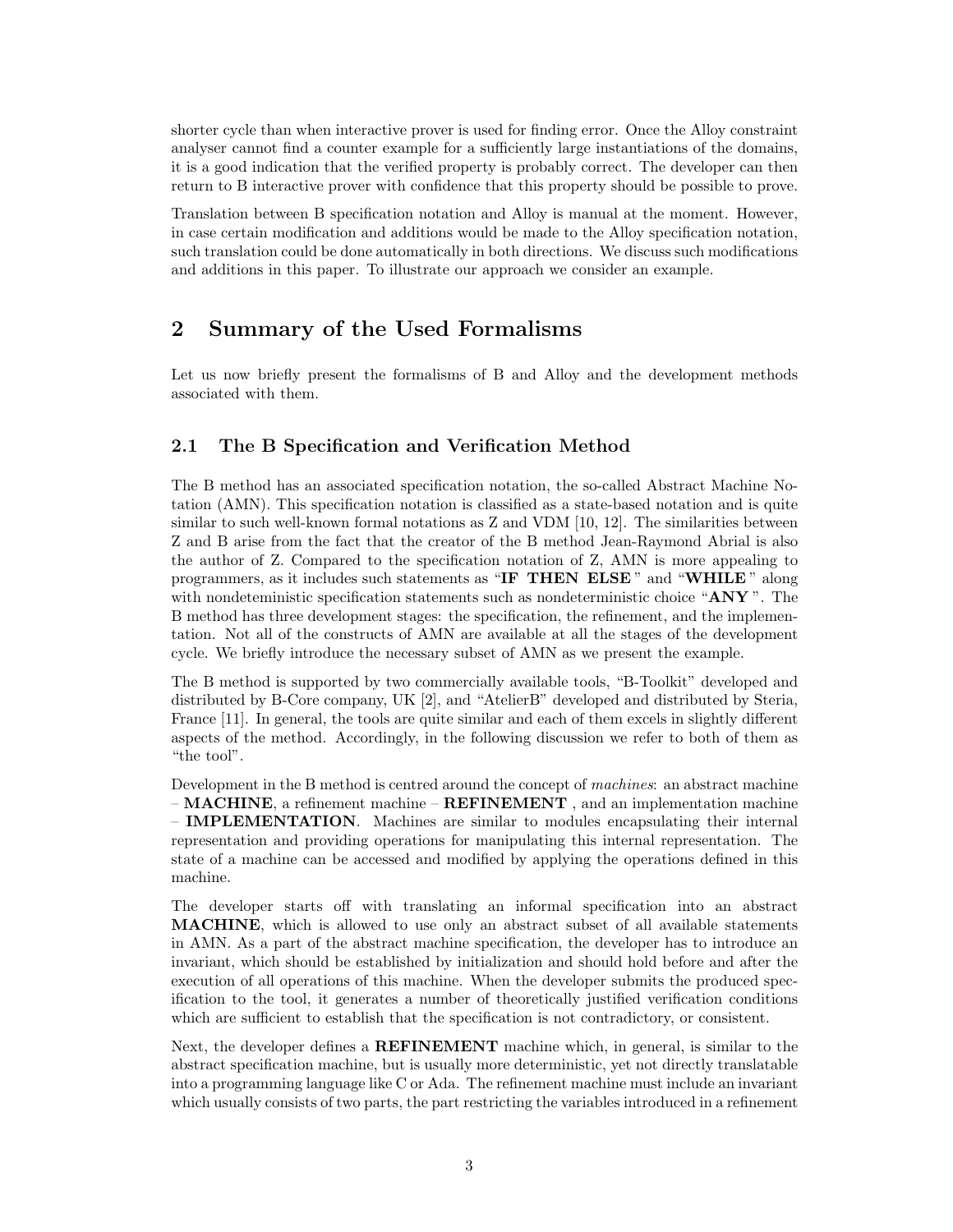step, and the so-called "gluing invariant" relating these variables and their counterparts in the corresponding abstract machine. When the refinement is submitted to the tool, the latter generates a number of proof obligations sufficient to establish that the refinement is consistent and that it correctly implements the corresponding specification. In general, a refinement machine does not have to refine an abstract machine, it can refine another refinement. In fact, usually the development process includes several refinements until an implementation machine is reached.

Finally, the developer must define an **IMPLEMENTATION** machine which maps directly to a programming language such as C or Ada. An implementation usually has a set of its own variables of certain pre-defined types supplied in the libraries with the tool. An implementation also must have its own invariant relating its variables with the variables of the last preceding refinement. Operations of the implementation must be expressed only using these implementation variables and relying only on the deterministic subset of AMN. Similarly to the case of refinement machines, the tool generates proof obligations for showing that the implementation is consistent and that it correctly implements the previous refinement. In this paper, we only focus on the features of abstract machines and refinements relevant to our discussion.

As soon as some proof obligations are generated, the developer can try to discharge them using an automated theorem prover incorporated in the tool, which attempts to discharge the generated proof obligations. Typically, there is a number of proof obligations that the automated prover cannot discharge, so the developer can switch the prover to the manual mode and attempt to prove the remaining proof obligations interactively.

#### 2.2 The Alloy Specification and Verification Method

The Alloy specification notation and the Alloy Constraint Analyser are the research products of Daniel Jackson and his colleagues at MIT [6, 7]. The Alloy specification language (to which we further refer as Alloy) is also state-based like B. An Alloy specification usually contains several sections. One of the obligatory sections is for variable declaration, where variables can be declared as either atoms, subsets of declared domains, or relations of various kinds connecting these sets and/or domains. Declaration of the variables can be arranged so that the specification would have an implicit invariant restricting the set of possible states in which these variables can be present. In addition, in another section of the specification, the developer can write down an arbitrary number of named explicit invariants that further restrict the state. The developer can also write down a named assertion containing an arbitrary logical formula expressed on the variables of this specification. In yet another section of the specification, the developer can write down named operations modifying variables declared in the specification. Operation specifications describe a relation between pre- and post-states of the variables, similar to operation schemas of Z.

Verification with Alloy typically proceeds in the following manner. After the developer has recorded the variables and all implicit and explicit invariants restricting the set of states the variables can be in, he or she can write down some conjectures about the relation between the declared variables in the form of named Assertions. It is then possible to submit such an assertion to the Alloy constraint analyser which tries to find a counter example invalidating the assertion. The Alloy constraint analyser does this by converting the assertion, all related variable declarations, and appropriate invariants to a boolean formula, negating it and submitting it to one of several available general purpose boolean solvers. The chosen solver, in turn, tries to find an instantiation of the variables in the submitted formula making it true. Naturally, to make this process finite, the user of the Alloy constraint analyser is asked to indicate the dimensions of the participating domains.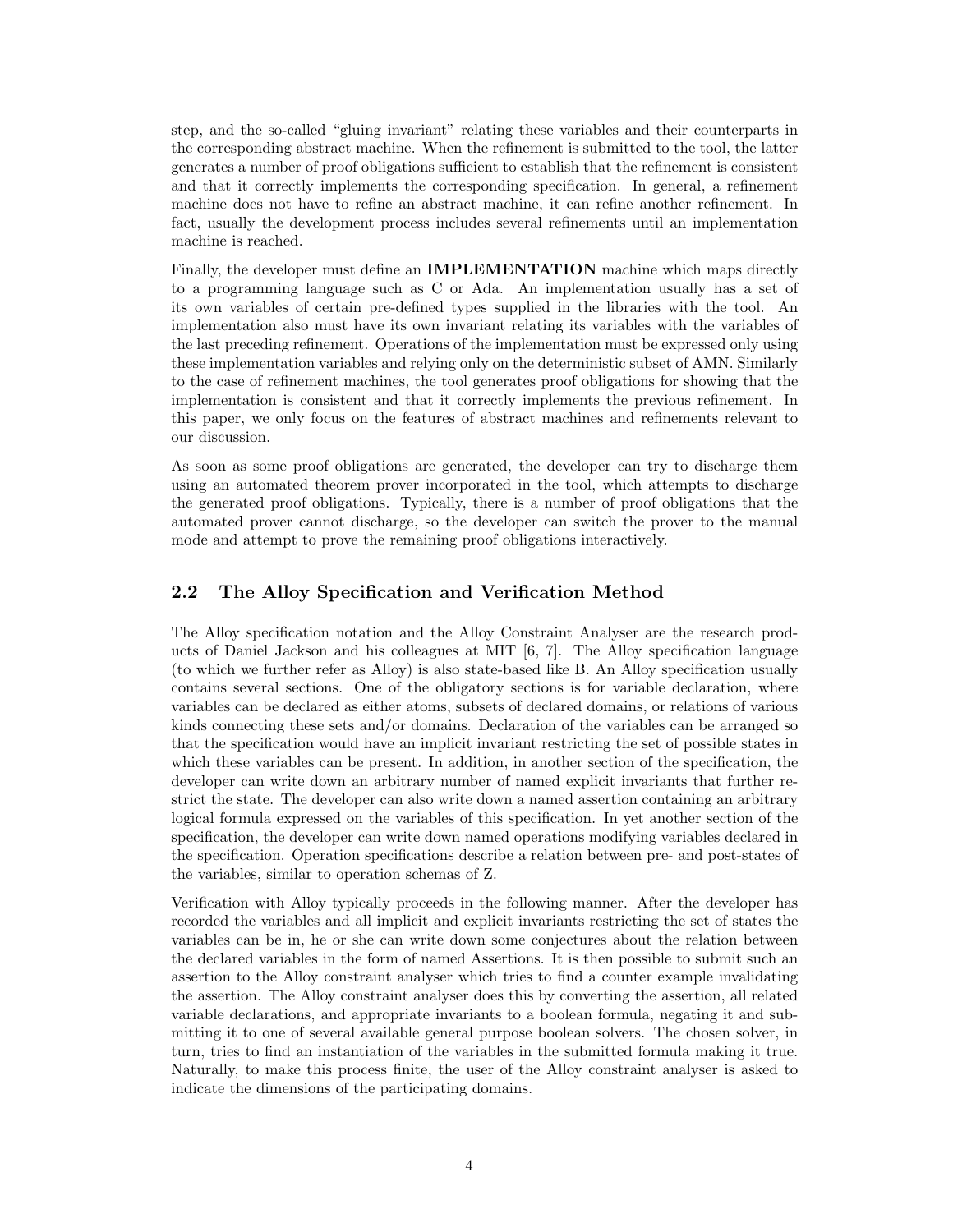```
MACHINE DbAbstr
SETS
   STUDENTS ; GRADES
VARIABLES
   abstDb
INVARIANT
   abstDb \in STUDENTS \rightarrow GRADESINITIALISATION
   abstDb := \{\}OPERATIONS
   append(st, gr) \widehat{=}PRE
        st ∈ STUDENTS \land gr ∈ GRADES \land st ∉ dom ( abstDb)
     THEN
        abstDb := abstDb \cup \{ st \mapsto qr \}END
END
```
Figure 1: The abstract machine DbAbstr

The developer can also verify the operations defined in the specification against any or all of the invariants. For this, the developer has to mark an operation he or she wants to verify against a particular invariant, and the analyser then tries to find an example instantiation of the variables which satisfies the invariant before an execution of the operation but does not satisfy it after. Internally, the analyser achieves this in a manner similar to verifying assertions.

We briefly introduce the subset of the Alloy specification language necessary for our purposes as we present the example.

It is important to mention that at the moment Alloy does not provide any support for verifying implementations or refined specifications on compliance with the original specification. In this paper we discuss how such features can be introduced to Alloy.

## 3 Example of Specifications in B and Alloy

In this section we follow the outline of our verification method briefly described in the introduction. Rather than discussing the method on an abstract level, we chose to demonstrate it with an example. Due to numerous restrictions and shortcomings of the Alloy specification notation, we chose a rather simple example of specifying a database of student grades. Yet, verifying this specification arises a multitude of interesting issues that we discuss below.

#### 3.1 Specifying a Student Grades Database in B

Suppose that we would like to create a simple database containing information about students and their grades. On an abstract level, such a database can be modelled as a partial function. The B specification of such a model can be represented as an abstract machine *DbAbstr*, as shown in Fig.1.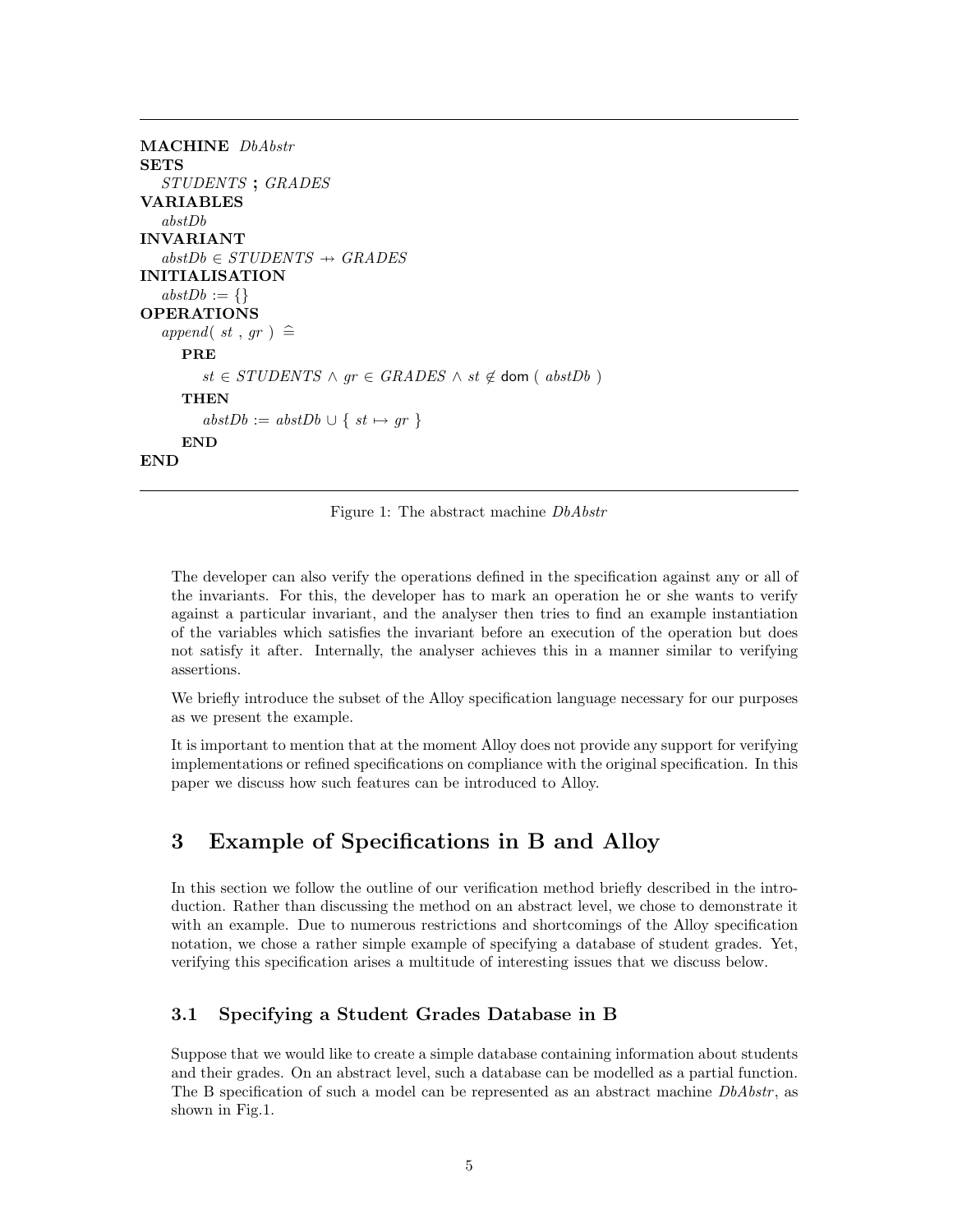This machine introduces two new domains, which are declared in the section **SETS**: STUDENTS and GRADES. These domains are the fixed sets sometimes referred to as *deferred sets*, as the developer only needs to give them a concrete representation in the implementation.

The next section of the B specification contains declarations of the variables, which hold the state of the machine. In our case, this is the variable  $abstDb$ .

The INVARIANT section holds the invariant of the machine. In general, an invariant is a predicate which is established by the initialization of state variables and holds before and after execution of all operations declared in the machine. In B, an invariant usually includes predicates that give a type to the state variables declared in the VARIABLES section. In our machine, abstDb is constrained to be a partial function from the deferred set  $STUDENTS$ to the deferred set GRADES.

In the next section **INITIALISATION**, all variables of the machine must be initialized. Thus, *abstDb* is assigned an empty set.

As follows from the name of the next section, it contains the definitions of all operations defined for this machine. To illustrate our idea, it is sufficient to provide only one operation. Therefore, the machine *DbAbstr* only has an operation **append**, for adding records about students' grades into the database. This operation has a precondition verifying the types of the corresponding parameters and also checking that the submitted student is not already in the database, i.e. in the domain of the partial function  $abstDb$ . In B, the outcome of an operation is only defined in those states where its precondition evaluates to true.

As soon as the definition of the  $DbAbstr$  machine is complete, we can run the type checker, the proof obligation generator, and the automated theorem prover on it. Because of the simplicity of DbAbstr, the automated theorem prover of the tool can resolve one hundred percent of the generated proof obligations.

Now let us consider a refinement of our student database. In this refinement, shown in Fig.2-3 we implement the student database as a connected list of nodes. The clause **REFINEMENT** declares that the machine is intended to be a refinement of another machine. In the next section of the refinement machine, the developer has to indicate which exactly machine it refines, in our case it is  $DbAbstr$ . Similarly to abstract machines, refinements can also declare deferred sets. In our case, we declare a new set  $\textit{LINKS}$  that will serve as a domain of all links available for building a linked list. Next, the developers can declare some constants original to the refined specification, so we declare a constant *nil* that is used for marking the end of the list. The clause **PROPERTIES** is used for constraining the declared constants, in particular, the developers must indicate the type of the constants: nil is an element of the domain LINKS.

Next, we declare variables  $stDb$ ,  $grDb$ , next, and head that are used for implementing a linked list. As can be seen from the upper part of the invariant,  $stDb$  is declared as a partial injective function associating LINKS with STUDENTS. Note that, as the function is injective, there can be no two different links referring to the same student. On the other hand, grDb is declared not as injective function, but simply as a partial function from LINKS to GRADES – clearly, several students could have received the same grade on an exam. The function *next* represents the linked list itself, and is injective, which helps us later to state that the list is really linked, i.e. all of its nodes can be reached from its head.

The invariant in a refinement can, in general, be divided into three parts. The first one describes the types of the variables declared in the refinement. The second one describes the relations between the variables declared in the refinement that are true after the initialization of these variables and remain true before and after execution of all operations of this machine. In our case, this part of the invariant can be subdivided into three conjuncts. The first one states that the domains of  $stDb$ ,  $grDb$ , and next are equal. This condition guarantees that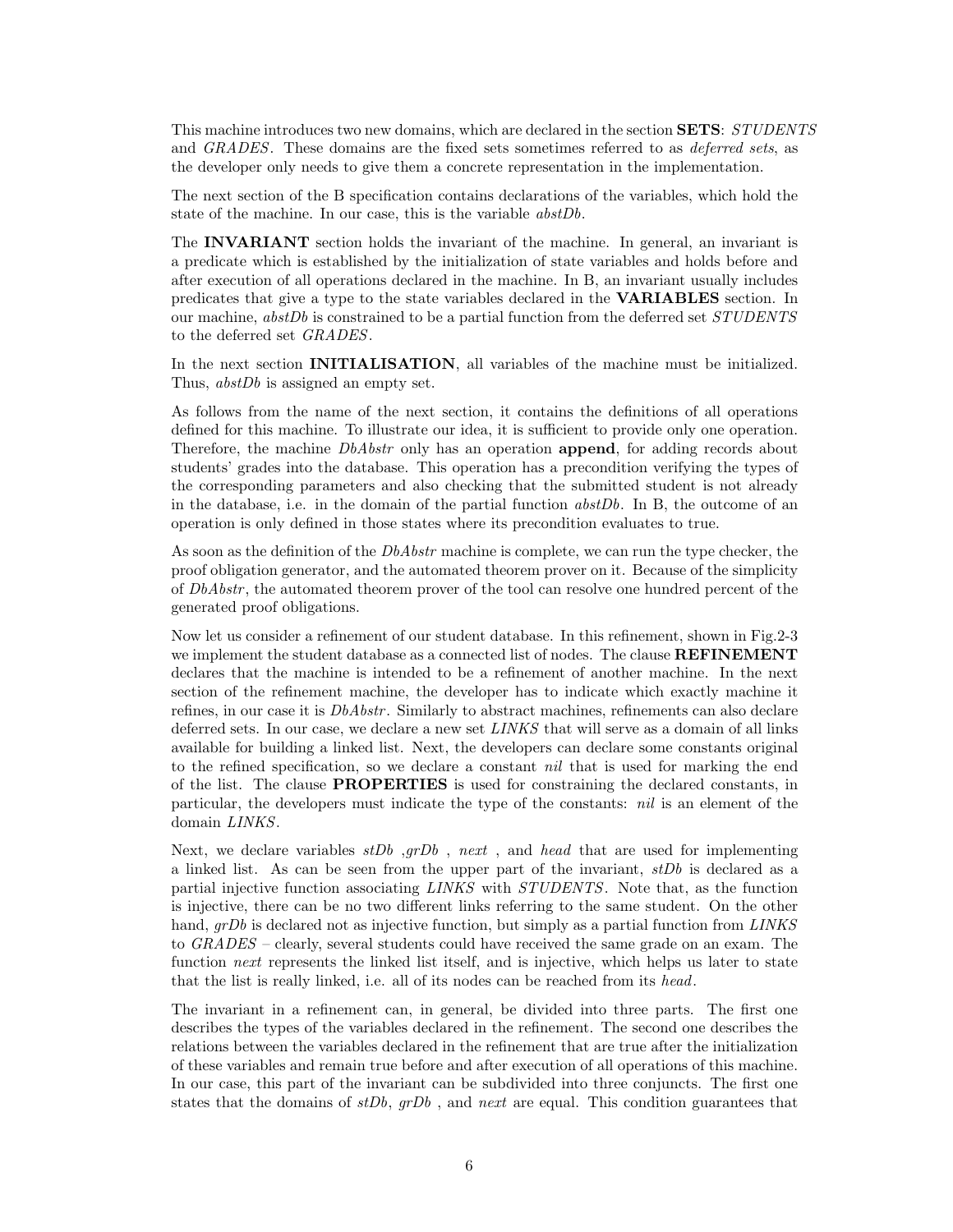```
REFINEMENT DbConcr
REFINES DbAbstr
SETS
    LINKS
CONSTANTS
    nil
PROPERTIES
   nil ∈ LINKS
VARIABLES
    stDb, grDb, next, headINVARIANT
    stDb \in LINKS \rightarrow \textit{STUDENTS} \wedgeqrDb \in LINKS \rightarrow GRADES \wedgenext \in LINKS \rightarrow LINKS \landhead \in LINKS \wedgedom ( stDb ) = dom ( qrDb ) \wedgedom ( grDb ) = dom ( next ) \wedge\{ \text{next} = \{\} \wedge \text{head} = \text{nil} \vee( nil \in \text{ran} (next) \wedge nil \notin \text{dom} (next) \wedge head \in \text{dom} (next) ) \wedge \wedge(\text{next} \neq \{\} \Rightarrow\forall zz. (zz \in LINKS \land zz \in \text{ran} (next) \Rightarrow head \mapsto zz \in next^*)) \land\forall link1 . ( link1 ∈ dom ( stDb ) \Rightarrow abstDb ( stDb ( link1 ) ) = grDb ( link1 ) ) \landdom ( abstDb ) = ran ( stDb )
INITIALISATION
   stDb, grDb, next, head := \{\}, \{\}, \{\}, \ nil
```
Figure 2: The refinement machine DbConcr

students and their grades will be attached to the links connected in the list. The second one states that either the list is empty and head is equal to nil or head is in the domain of next and head is not equal to nil and nil is not in the domain but is in the range of next. This conjunct describes the structure of the list, i.e. the list is either empty and the head is pointing to *nil*, or the list starts from *head* and is terminated by *nil*. The third conjunct states that the list must always be properly connected, i.e. starting from the head, it should always be possible to reach the terminating nil. This is expressed by stipulating that any tuple such that its first element is *head* and its second element is any one belonging to the range of next must belong to the reflexive transitive closure of the function next.

Finally, the third part of the invariant represents a so-called "gluing invariant" which explains how the state of the abstract machine is represented in terms of the variables of its refinement. In our case it suffices to state that for all links in the domain of  $\operatorname{stDb}$ , the grade recorded in abstDb (in the machine  $DbAbstr$ ) for the student associated with a link in stDb (in the machine  $DbConcr$ ) is equal to the grade associated with this link in grDb (in the machine  $DbConcr$ ). It is also necessary to add that for all records in the abstract database there is a link in the concrete one. We achieve this by stating that the domain of  $abstDb$  is equal to the range of  $stDb$ .

As follows from the name of the following section, the variables are initialized in it. All functions are assigned empty sets and the head is assigned *nil*.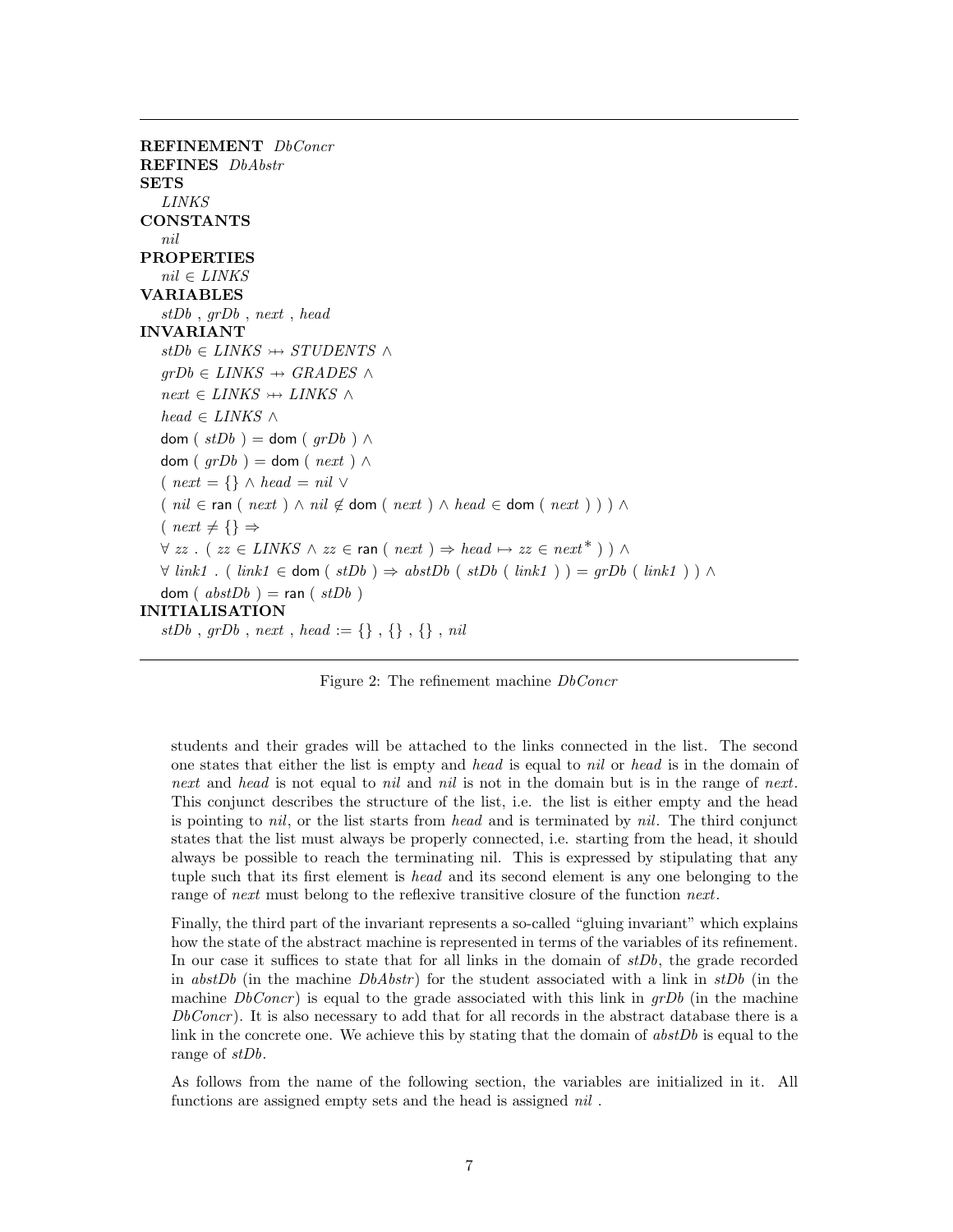#### OPERATIONS

```
append(st, gr) \widehat{=}PRE
       st \in STUDENTS \wedge gr \in GRADES \wedge st \notin ran(\ stDb)THEN
       ANY ll WHERE ll \in LINKS – dom (next) – { nil }
       THEN
           IF next = \{\} THEN
               head := ll ||
               next := \{ \llbracket l \mapsto nil \} \parallelstDb := \{ \llbracket l \mapsto st \rrbracket \} \parallelgrDb := \{ \llbracket ll \mapsto gr \rrbracket \}ELSE
               stDb(\mathit{ll}) := st \parallelgrDb(\mathit{ll}) := gr \parallelANY xx, next1 WHERE
                   xx \in dom (next) \land xx \mapsto nil \in next \landnext1 \in LINKS \rightarrow \text{LINKS} \land\forall yy . ( yy ∈ LINKS \land yy ∈ dom ( next ) – { xx } \Rightarrow next1 ( yy ) = next ( yy ) ) \landnext1 ( xx ) = ll \wedgenext1 ( ll ) = nilTHEN
                   next := next1END
           END
       END
    END
END
```
Figure 3: The refinement machine DbConcr (continued)

On the concrete level, definitions of operations become more elaborate. Preconditions of the operations can only be logically weakened, and they can be expressed on the variables of this refinement machine. Consider the refined **append** operation. First, we create a temporary logical variable  $ll$  which represents a new link to be inserted into the list next. This variable is assigned a value that is arbitrarily chosen from LINKS, is not equal to nil, and is a fresh value, i.e. it is not in the domain of next.

When appending a new student/grade record to the linked list, there can be two distinct cases, when initially the list is empty and when it is not. In the first case, we assign to next a tuple  $ll \rightarrow nil$ , thus making next represent a list with one element ll, terminated by nil. We also make head to point to  $ll$  and associate a supplied student and grade with the link  $ll$ . If the linked list is not empty, we associate the supplied student and grade with the new link  $ll$ . After this, we create two temporary variables  $xx$  and  $next1$ , where  $xx$  is assigned to refer to the last element in the list before *nil* and *next1* is a copy of *next* in all the links except for the one xx is pointed at. In next1, xx is pointing not to nil, but to the new link ll, which,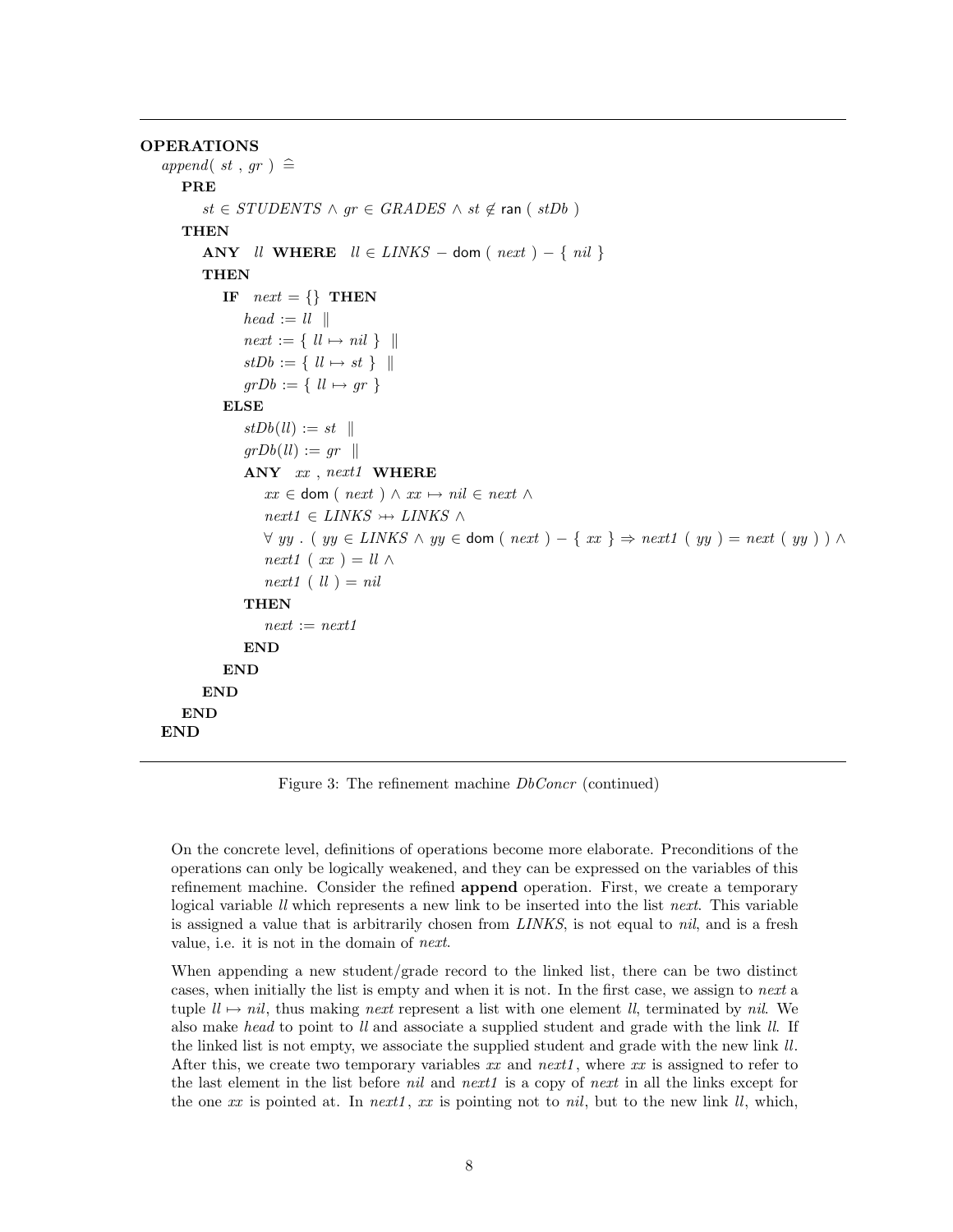in turn, points to *nil.* In fact, *next1* describes a new state of the function *next*. Thus the definition of the operation *append* concludes with the assignment of this new value *next1* to next.

For a reader well familiar with the style of B specifications, the specification presented above may appear to be somewhat convoluted, as it is quite easy to significantly shorten the definition of the refined append . The style of the specification presented above is motivated by the restrictions of the Alloy specification notation. We discuss these restrictions in the concluding section, as well as the modifications that it would be necessary to make to Alloy in order to permit for more natural specifications in B.

The refinement machine  $DbConcr$  presented in Fig.2 and Fig.3 appears to be correct, i.e. the definition of the operation *append* is consistent with respect to the invariant of the refinement, and also *append* appears to be a proper refinement of its counterpart in  $DbAbcst$ . But is it really correct? To be able to verify this conjecture in Alloy, we first need to consider how we can formalize the machine DbConcr in Alloy.

#### 3.2 Translating the Student Grades Database to Alloy

Consider the Alloy specification presented in Fig.4. In the section domain, we declare three domain sets with familiar names: STUDENTS, GRADES, and LINKS. The keyword fixed is used to indicate that the marked set is unchangeable, remaining invariable before and after all operations. The next section contains the declaration of state variables. Unlike in AMN, the Alloy variable declaration not only lists the variables, but also describes their type, and partially introduces an invariant. For instance, stDb is declared as a partial injective function from LINKS to STUDENTS. The arrow -> is used for constructing general relation types.

To constraint a variable to be a relation of a particular kind, such as an injective function, the domain and the range of the relation can be restricted using the so-called multiplicity characters. In the case of stDb, the multiplicity character used is ? which, when attached to the name of the set in the variable declaration, makes it to have zero or one element. As ? is attached to both the domain and the range of stDb signifying that for each element in the domain of stDb there is at most one element in its range and the other way around, i.e. stDb is injective.

In this specification, we also use the multiplicity character !, which makes a set to have exactly one element. More information on multiplicity characters and the Alloy specification notation in general can be found in [6].

In Alloy, domain-valued variables are modelled as subsets of domains rather than elements of domains, and relational image rather than function application is used to apply relations to values. Unique values are represented by singleton sets.

A declaration of the kind domStDb : LINKS declares domStDb to be a subset of the domain LINKS. The operator : is used in Alloy to indicate a subset relation while declaring a variable, and the operator in is used for this purpose in other parts of the specification. The variable  $domStDb$  : LINKS serves an auxiliary purpose only, as the machine  $DbConcr$  does not have a counterpart for it. This variable is necessary because Alloy does not have a function dom which would return a domain of a given relation. To circumvent this problem of Alloy, we have to declare the variable domStDb and constrain it using the definition

def domStDb  $\{ domStDb = \{1 : LINKS | some 1.stDb\} \}$ 

which makes **domStDb** to be equal to the set of such links whose image of  $\text{stDb}$  is non-empty. Note the usage of the operator dot  $(.)$ , which is used for taking an image of a set through a relation.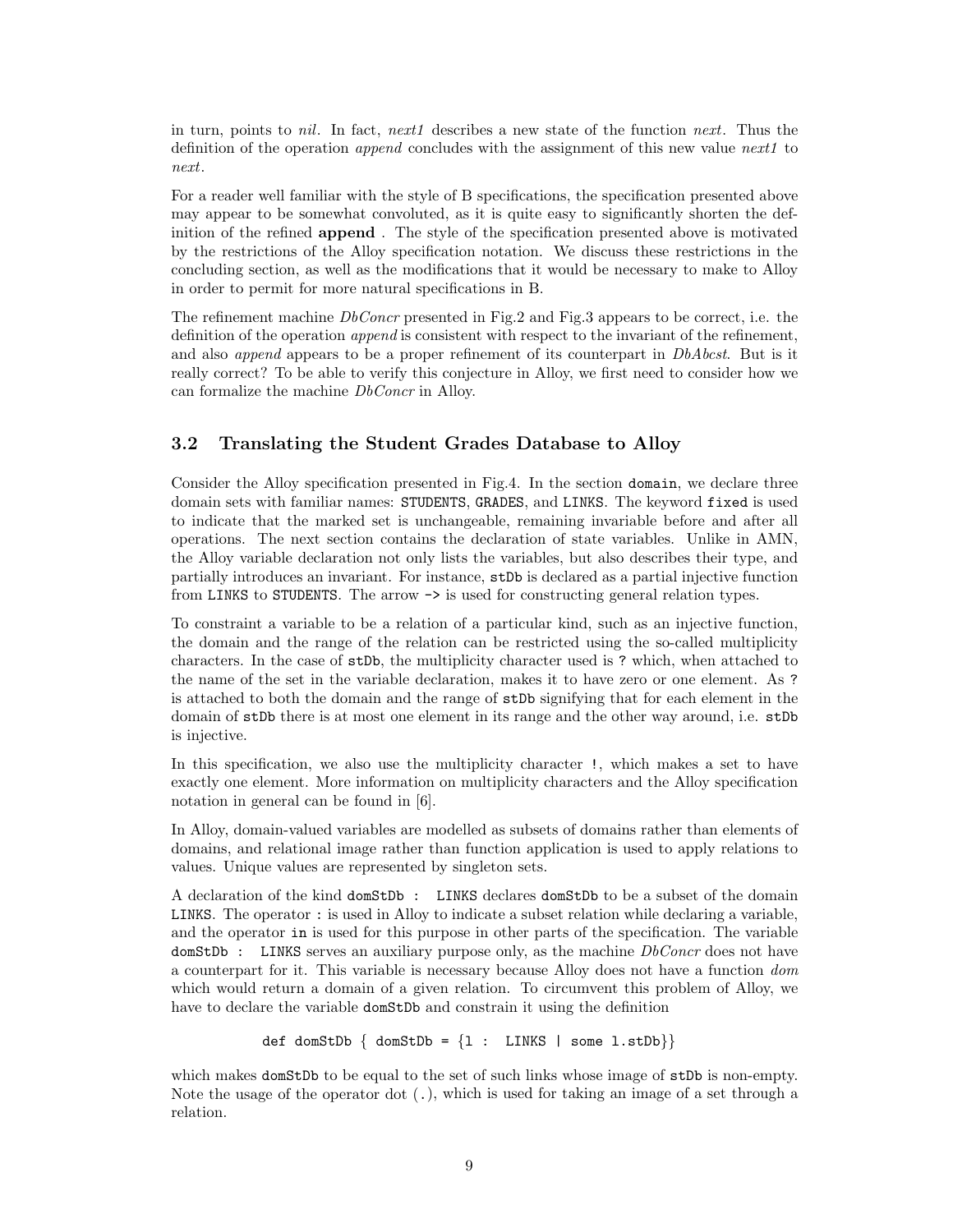```
model DbConcr {
      domain { fixed STUDENTS, fixed GRADES, fixed LINKS}
      state {
            stDb : LINKS? -> STUDENTS?
            domStDb : LINKS
            ranStDb : STUDENTS
            grDb : LINKS -> GRADES?
            domGrDb : LINKS
            next : LINKS? -> LINKS?
            head : LINKS!
            domNext : LINKS
            ranNext : LINKS
           nil : fixed LINKS!
            next1 : LINKS? -> LINKS?
            domNext1 : LINKS
            ranNext1 : LINKS
      }
      def domStDb { domStDb = \{1 : LINKS | some 1.stDb\}}
      def ranStDb {ranStDb = {st : STUDENTS | some st. "stDb}}
      def domGrDb {domGrDb = \{1 : LINKS \mid some 1.grDb\}}
      def domNext {domNext = {1 : LINKS | some l.next}}def ranNext \{rankext = \{1 : LINKS | some 1."next\}\}def domNext1 {domNext1 = {1 : LINKS | some 1.next1}}def ranNext1 {rank1 = {1 : LINKS | some 1."next1}}cond emptyList {all 1 : LINKS | no l.next}
      inv StateInv {
      domStDb = domGrDb && domGrDb = domNext
      ( emptyList && head = nil ||
            ((nil in ranNext) && !(nil in domNext) && (head in domNext)) )
      ( !emptyList ->
            (all zz : LINKS | zz in ranNext -> zz in head.*next) )
      }
      op append(st : STUDENTS!, gr : GRADES!) {
      !(st in ranStDb)
      some 11 : LINKS - domNext - nil |
            (emptyList \rightarrow head' = 11 && 11.next' = nil && 11.stDb' = st && 11.grDb' = gr &&
                  (all l : LINKS - ll | no l.next' && no l.stDb' && no l.grDb' )) &&
            ( !emptyList ->
                  lll.stDb' = st &&
                  11.grDb' = gr & &
                  some xx : domNext | xx.next = nil &&
                        (all yy : LINKS | yy : domNext - xx) -> yy.next1 = yy.next) &&
                        xx.next1 = ll && ll.next1 = nil &&
                  (all 1 : LINKS | 1.next' = 1.next1) &&
            (all 1: LINKS - 11 | 1.stDb' = 1.stDb && 1.grDb' = 1.grDb) && head' = head )
     }
```

```
Figure 4: The Alloy representation of DbConcr
```
}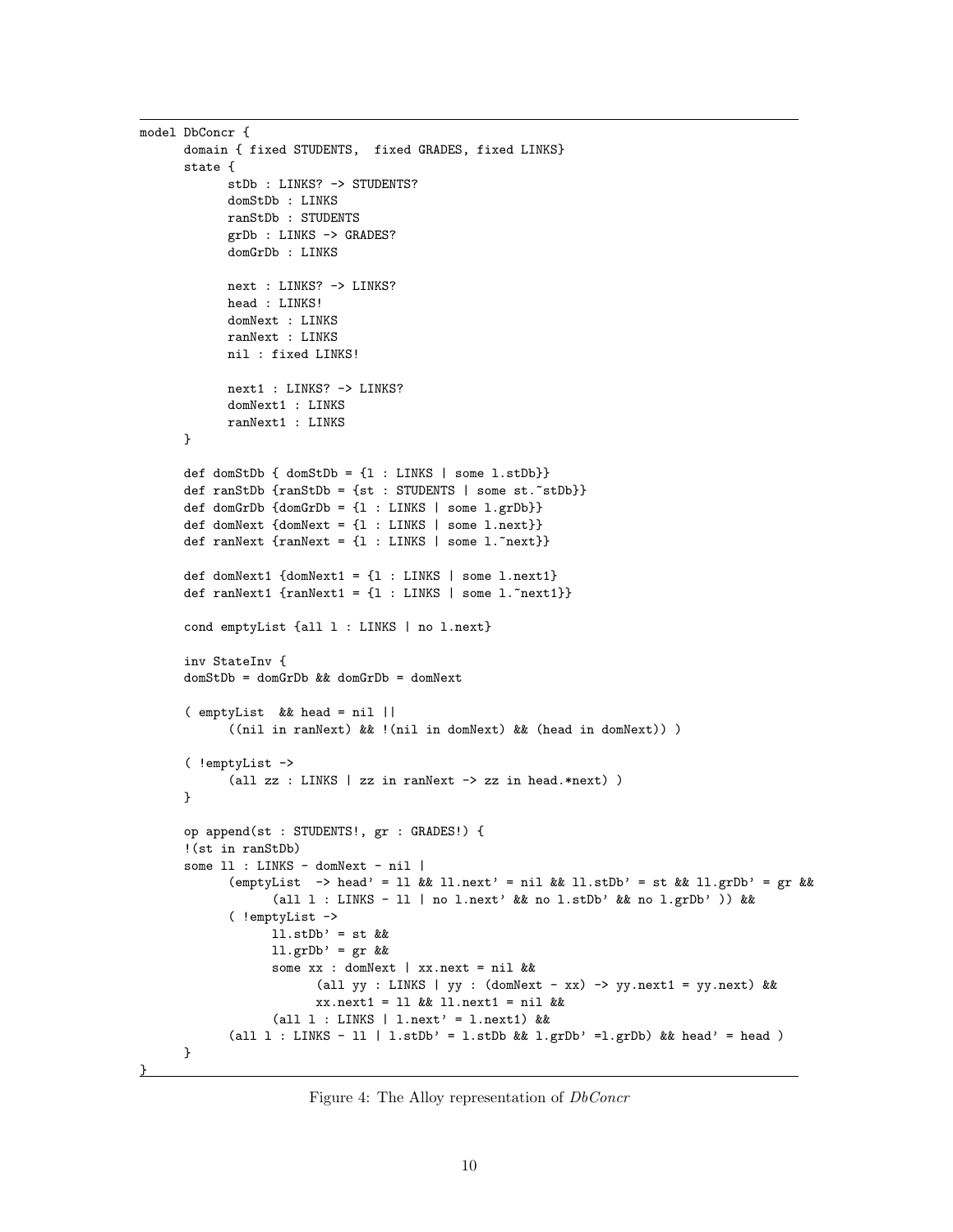An Alloy term 1.stDb is equivalent to a B term  $stDb(l)$ .<sup>1</sup> The auxiliary variable ranstDb represents the range of the function stDb and is defined similarly to domStDb. In the definition of ranStDb note the usage of the ~ operator, which takes the inverse of the function. As stDb is defined as an injective function, its reverse is a function as well. The other variables whose name starts with dom or ran represent, respectively, domains or ranges of the corresponding functions and are all defined in a similar manner.

The variable grDb is represented as a partial function, while next is a partial injective function. There is also a declaration of the variable head, which is a one element set, and a variable nil which is marked with the keyword fixed turning it into a constant.

The state of the variables can be further constrained using any number of named invariants. In our case, we have only one invariant StateInv, which is, in fact, a translation of the invariant of the machine *DbConcr*, apart from the typing conjuncts. As Alloy prohibits comparisons of structured sets and has no predefined constant for an empty set, we had to introduce a condition emptyList, which in B terms is  $next = \{\}$ . In Alloy, \*next represents the reflexive transitive closure of the function next. At this point a careful reader could have noticed that the "gluing" part of the  $DbConcr$  invariant does not have a counterpart in StateInv. As Alloy does not support the notion of refinement directly, the invariant of an Alloy model can only refer to the variables defined in this model, while the gluing invariant refers to the variables of  $DbConcr$  as well. The gluing invariant is of no significance for verifying consistency of the concrete append which is the topic of the next section. However, it is crucial for verifying the correctness of a refinement step. We discuss how to specify a gluing invariant in Alloy in Section 4.2.

The definition of the operation append in Alloy is, practically, a straightforward translation of its B counterpart. Alloy does not have programming language statements like "IF THEN ELSE ", neither does it have an assignment statement. Instead, an operation in Alloy must be described as a relation between initial (unprimed) and resulting (primed) states of the variables. A B specification is built on an assumption that only the variables explicitly modified in the specification change, and all the other variables remain unchanged. In Alloy, however, it is necessary to explicitly mention that all the variables that were not modified in the definition of an operation remain in the initial state.

As was already mentioned, it is impossible (at the moment) to compare structured sets in Alloy. Thus, we cannot say  $next := \{ll \mapsto nil\}$ , but we should say that the image of 11 through next is equal to nil, or  $11.next' = nil$ . The definition of the operation append in the refinement machine  $DbConcr$  is formulated using a temporary variable next1. As in Alloy it is impossible to quantify over relations, we had to introduce this temporary variable in the state declaration. As the only invariant binding  $next1$  is the one making it an injective partial function from LINKS to LINKS, this is the same as stating that there exists some next1 in the definition of the operation.

At the moment the translation from B to Alloy is done by hand. However, undoubtedly, the translation between AMN and the Alloy specification notation could be made automatic if Alloy were extended with several features. We will discuss these features in the concluding section of the paper.

## 4 Verifying Properties in Alloy

Let us now return to the question of whether the specification of the method *append* is correct. First, we take a look at operation consistency, and then consider the correctness of a refinement step.

<sup>&</sup>lt;sup>1</sup>Should stDb be a general relation, the Alloy term 1.stDb would translate into  $stDb\{l\}$  in B.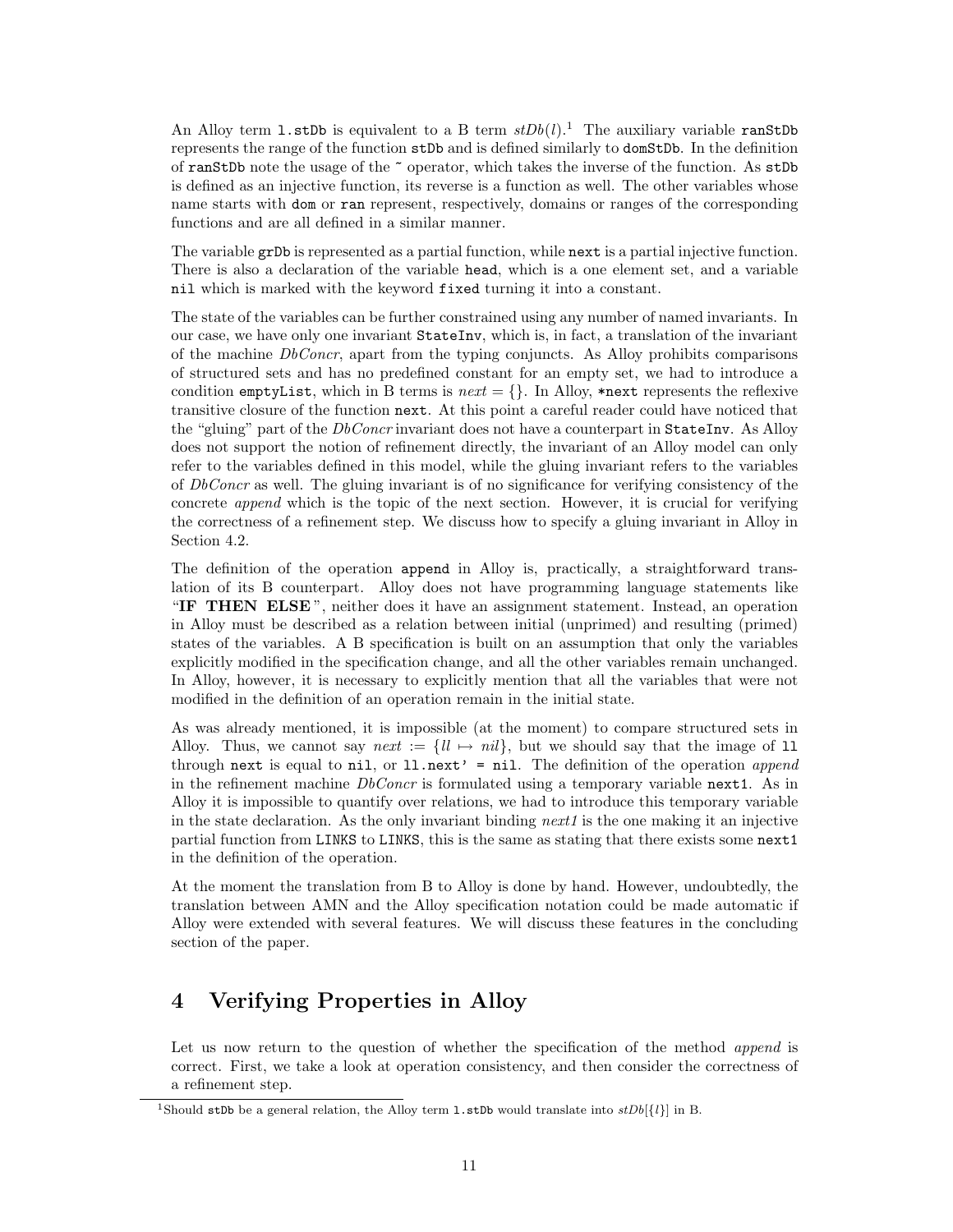```
Analyzing append vs. StateInv ...
Scopes: GRADES(3), LINKS(3), STUDENTS(3)
Conversion time: 10 seconds
Solver time: 13 seconds
Counterexample found:
Domains:
  LINKS = \{nil, L0, L1\}Sets:
  domNext = \{L0\}domNext1 = \{nil, L0, L1\}domNext' = \{nil, L0, L1\}Relations:
  next = \{L0 \rightarrow nil\}next1 = {nil -> L0, L0 -> L1, L1 -> nil}
  next' = \{nil \rightarrow L0, L0 \rightarrow L1, L1 \rightarrow nil\}Skolem constants:
  ll = L1
```
Figure 5: The counter example for the operation append

#### 4.1 Verifying Operation Local Consistency

If we submit append along with StateInv to the Alloy constraint analyser and indicate that the domains should be instantiated with only three elements, the analyser generates the counter example presented in Fig. $4^2$ .

The counter example clearly violates the invariant, since after execution of the operation, domNext' contains nil, which contradicts one of the conjuncts in the invariant. Returning to the specification of append, it is fairly easy to spot the error. The part of the specification which deals with the case when the list is not empty describes what should be the value of the list next1 at all the links in the domain of next and also at the new link ll we have added. This condition does not exclude, however, that next1 can have other links. Thus, the Alloy constraint analyser is free to introduce nil into the domain of next1, which violates StateInv. To fix the problem, we additionally need to state that the list next1 should only be larger than next by one element ll:

 $domNext1 = domNext + 11$ 

Indeed, this amendment is sufficient to resolve the problem.

This problem can be traced back to our B specification. Therefore, all attempts to prove some of the proof obligations dealing with the consistency of the refined definition of *Append* would be futile. Now the developer, equipped with the confidence reinforced by the fact that the Alloy constraint analyser cannot find any counter examples, can return to proving the subgoals dealing with the consistency of the operation.

It is also possible to check the consistency of an operation in a different manner. Instead of translating the definition of a B operation into Alloy, it is sufficient to translate the proof obligations generated by the B tool as Alloy assertions and run the Alloy constraint analyser on them similarly to verifying operation refinement as described in the next section.

<sup>2</sup>We have only left the values of the relevant variables for clarity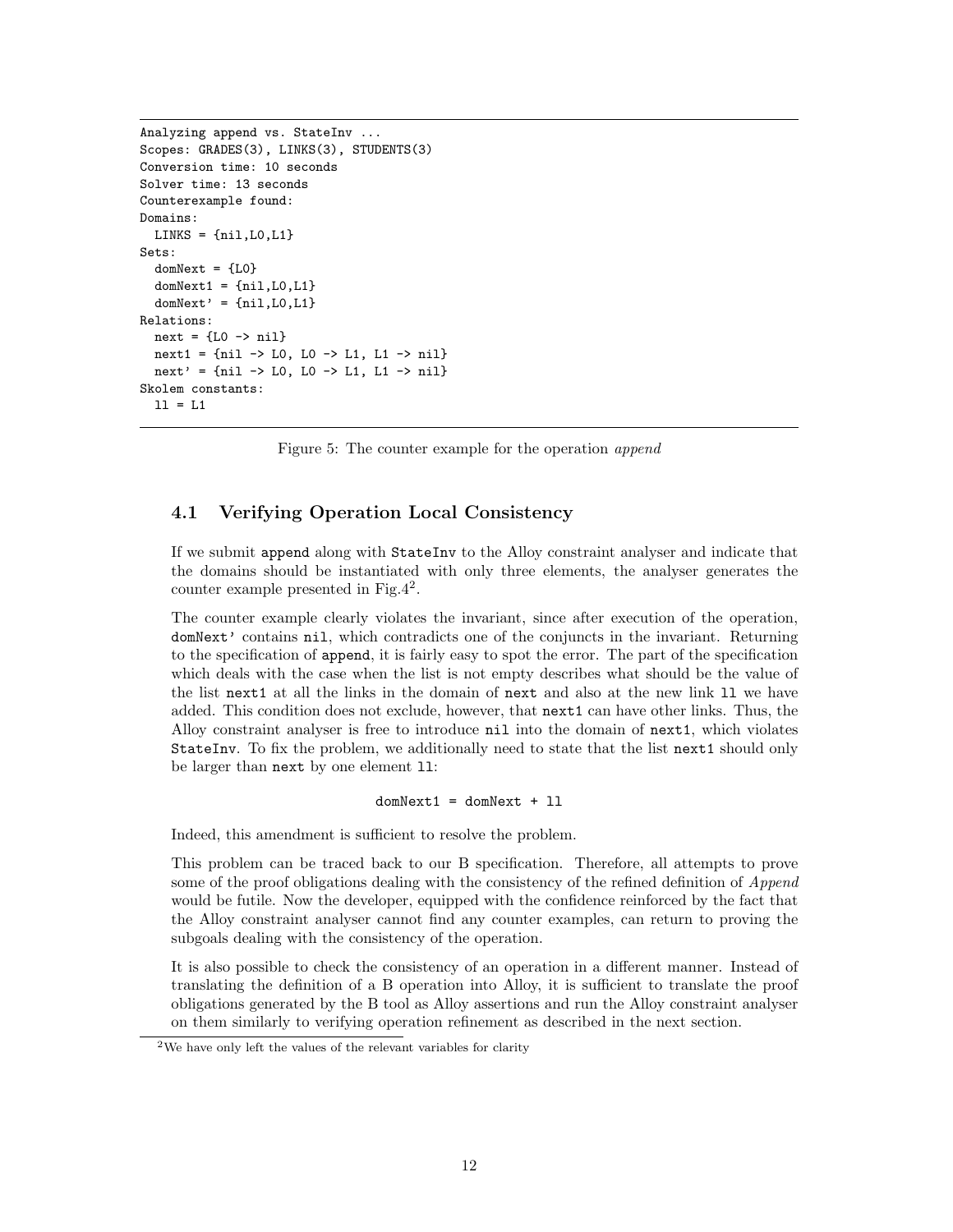#### 4.2 Verifying Operation Refinement

The definition of an operation in a refinement machine can be consistent with respect to the local invariant, i.e. the part of the invariant referring only to the variables of the refined machine. However, at the same time the relation between it and its abstract counterpart can be other than refinement. Some of the proof obligations generated by the tool during verification are directed at establishing that abstract and concrete definitions of operations are, in fact, in the refinement relation. We propose to translate such proof obligations into Alloy named assertions in order to check that these proof obligations are indeed provable. Alloy assertions are the logical predicates expressed using the variables of an Alloy specification that are supposed to evaluate to true in any state the variables can be in. Accordingly, the tool attempts to find a state invalidating the predicate in the assertion.

The debugging process that we propose is then as follows. The counter example generated by the analyser can hint at modifications that must be made either to the invariant of the refinement or to the definition of an operation in B. The developer then should make these modifications to the B specification, regenerate the proof obligations, run an automated theorem prover on them, and in case any are left, translate the remaining to Alloy as assertions and repeat the debugging cycle again until the Alloy constraint analyser is unable to generate a counter example in a reasonably large scope. To become one hundred per cent certain that the refinement machine is, in fact, in the refinement relation with its abstract counterpart, the developer can then go on and prove the remaining proof obligations using an interactive theorem prover.

There is, however, a complication. As we have already mentioned, the Alloy specification notation does not provide any support for defining abstract specifications and their refinements separately. In order to express the "gluing" part of the *DbConcr*'s invariant, we have to combine all the definitions of abstract state and the definitions of its concrete implementation in the same model. Therefore, we should extend our model with the definitions for the partial function abstDb and its domain domAbstDb. The last one is defined similarly to all the other definitions of domains of functions.

```
abstDb : STUDENTS -> GRADES?
domAbstDb : STUDENTS
```
We should also extend the invariant  $StateInv$  to include the "gluing" conjuncts:

all link1 : domStDb | link1.stDb.abstDb = link1.grDb all st : STUDENTS | some st.~stDb <-> some st.abstDb

To demonstrate our approach to verifying refinement, let us now return to our example. To demonstrate our approach to verification, we first need to introduce an error in the definition of DbConcr's append that would not invalidate the consistency of the operation with respect to the invariant of the refinement machine, yet would break the refinement relation.

In the B method, the refinement machine can only be proved to be in a refinement relation with its abstract counterpart if all operations of the refinement machine preserve the gluing invariant. In our example, it states that for all links in the domain of  $\mathfrak{s}tDb$ , the grade recorded in abstDb (in the machine  $DbAbstr$ ) for the student associated with a link in  $stDb$  (in the machine  $DbConcr$ ) is equal to the grade associated with this link in  $qrDb$  (in the machine  $DbConcr$ ). It is also states that the domain of abstDb is equal to the range of stDb. Obviously, this invariant would be violated, should we erroneously associate the submitted student not with the submitted grade but with some other *wrong* grade in *append* of  $DbConcr$  (see Fig.6).

Naturally, we would need to introduce the constant wrong in the clause CONSTANTS of the machine and give its type in the clause **PROPERTIES**. If we now subject the refinement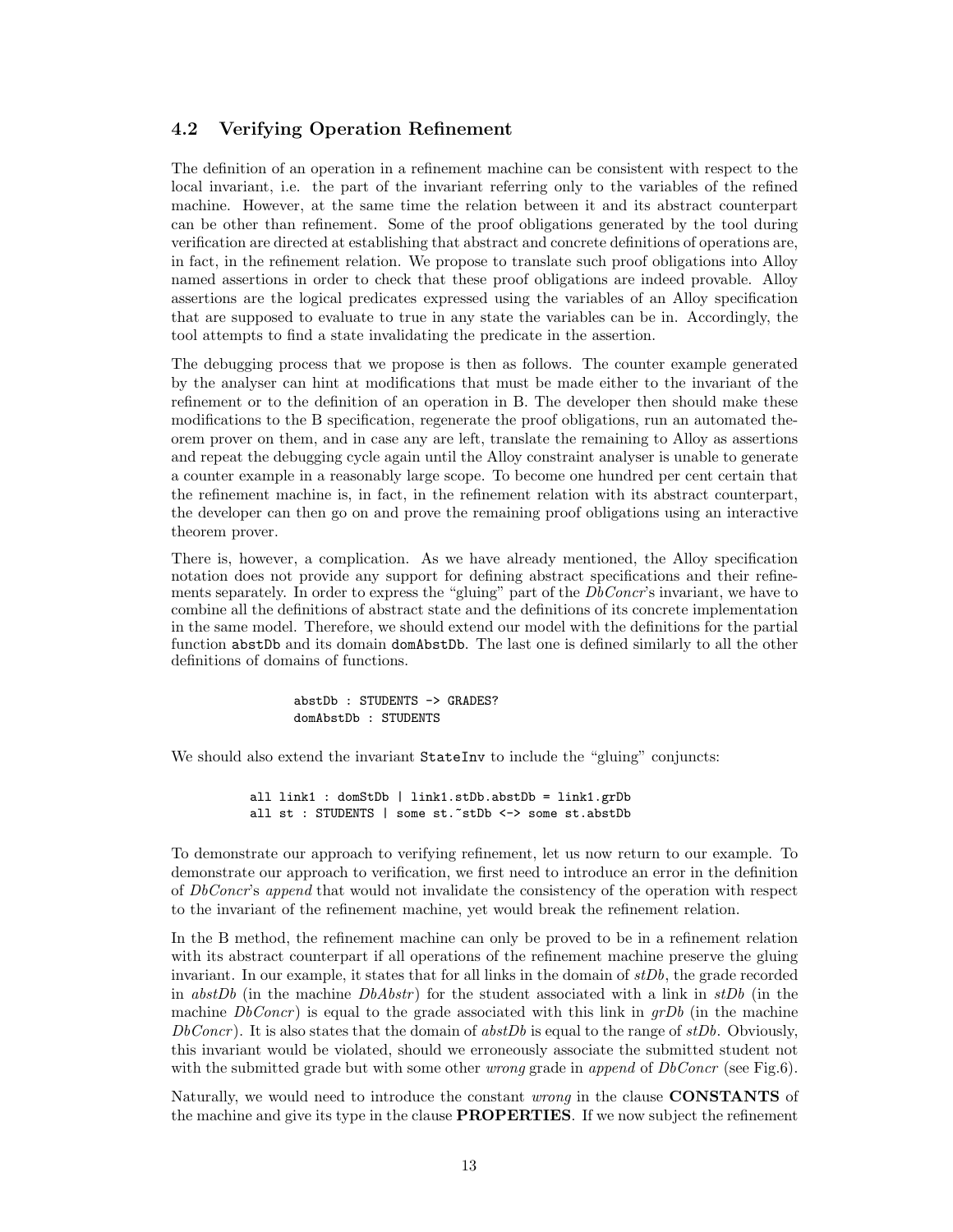```
append(st, gr) \widehat{=}PRE
       st \in STUDENTS \wedge gr \in GRADES \wedge st \notin ran(\ stDb)THEN
       ANY ll WHERE ll \in LINKS – dom (next) – { nil }
       THEN
          IF next = \{\} THEN
              head := ll ||
              next := \{ ll \mapsto nil \} \parallelstDb := \{ \llbracket l \mapsto st \rrbracket \} \parallelgrDb := \{ \llbracket ll \mapsto wrong \}ELSE
              ... continuation as in Fig.2
```
Figure 6: A fragment of the erroneous definition of the operation *append* invalidating the refinement relation

machine to the standard steps of type checking, proof obligation generation, and automated theorem proving, we will be left with several proof obligations, of which "append.22" is of particular interest (see Fig.7).

The proof obligation "append.22" effectively states that the gluing invariant must hold after the execution of append. It must hold under the assumptions that are extracted from the **PROPERTIES** and **INVARIANT** clauses of the *DbAbtr* and *DbConcr* machines and also from the precondition of the append operation of this machines and the local information available from the definition of append in DbConcr.

To verify such a proof obligation in Alloy, we can represent it as a named assertion. When submitted to the constraint analyser, the latter tries to verify whether the predicate in the assertion is true in all states restricted by all invariants of the model. Therefore, while translating a B proof obligation to Alloy, we can omit all those conjuncts on the left hand side of the implication that are repeating the **INVARIANT**s and **PROPERTIES** of the abstract and concrete machines already represented in the state declaration and the invariants of the Alloy model. The obligation "append.22" can be translated as an Alloy assertion, as presented in Fig.8.

Unfortunately, at the moment the Alloy specification notation is not sufficiently rich to always permit a one-to-one translation of B. Alloy does not permit to use set operations such as intersection, union, etc. on structured sets (i.e. relations). Neither it is possible to compare structured sets. In a way, in Alloy it is impossible to state that "a certain relation is such and such", it is only possible to state "a certain relation satisfies these properties", and these "properties" should always be expressed elementwise. Therefore, to express our proof obligation in Alloy, we have to perform a case analysis on the domains of the functions participating in the right hand side of the goal.

The constraint analyser easily finds a counter example demonstrating that the assertion PO22 is not always true, i.e. that the submitted grade  $gr$  is not always equal to the constant wrong. If the developer now reverses the definition of *append* operation to its state before we introduced the "*wrong*" error and goes through the entire proposed debugging cycle, then the Alloy constraint analyser will be unable to find a counter example for the corresponding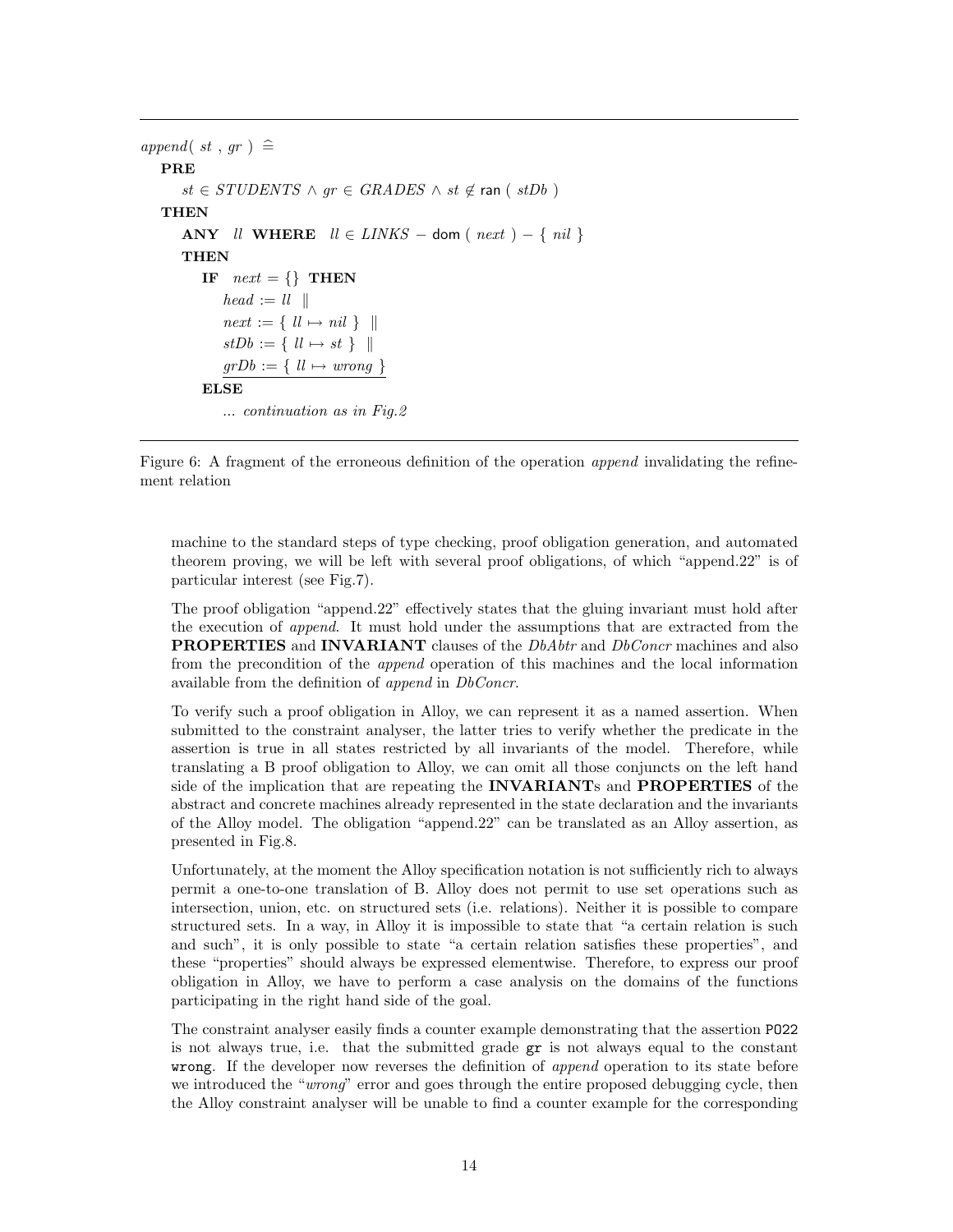```
go(append.22)
    "'Component properties"" ∧
    ...
    "'Previous components properties'" ∧
    ...
    "'Previous components invariants'" ∧
    ...
    "'Component Invariant'" ∧
    ...
    "'append preconditions in previous components'" ∧
    ...
    "'append preconditions in this component'" \wedgest ∉ ran ( stDb ) \land"'Local hypotheses'" ∧
   ll \in LINKS \land ll \notin \text{dom}( next) \land ll \neq nil \landnext \neq \{\}\land xx \in \text{dom}(next) \land xx \mapsto nil \in next \landnext1 \in LINKS \rightarrow LINKS \land next1^{-1} \in LINKS \rightarrow LINKS \landdom ( next1 ) = dom ( next ) ∪ { ll } \wedge\forall yy. ( yy ∈ LINKS \land yy ∈ dom ( next ) – { xx } \Rightarrow next1 ( yy ) = next ( yy )) \landnext1 (xx) = ll \wedge next1 (ll) = nil \wedgelink1 \in dom ( stDb \Leftrightarrow { ll \mapsto st }) ∧
    "'Check that the invariant (\text{link1.}(\text{link1.}(\text{link1}) \geq \text{abstDb}(\text{stab}(tanh))) = \text{grDb}(\text{link1})))
    is preserved by the operation - ref 4.4, 5.5'"
   ⇒
   (abstDb \cup \{st \mapsto gr\}) ( (stDb \Leftrightarrow \{ll \cup \rightarrow st \}) ( link1 ) ) = ( grDb \Leftrightarrow \{ll \cup \rightarrow wrong \}) ( link1 )
```
Figure 7: The proof obligation "append.22"

assertion in a sizable scope.

## 5 Conclusions

As was already mentioned, the translation from B to the Alloy specification notation is done by hand, at the moment. To allow for the automatic translation, the Alloy specification language has to be extended with several features. Of these features, the ability to work with relations as with sets of tuples appears to be the most important. This should include all possible operations available for manipulating ordinary sets, such as set comparison, set union, set difference, etc. In the absence of this feature, not only the specifications are much longer, but also it is impossible to directly express properties of updated relations. The last shortcoming of Alloy is quite apparent in our translation of the proof obligation *append.22*. An introduction of the usual functions *dom* and ran for taking domain and range of a relation, as well as a constant  $\{\}\$  would significantly simplify the resulting Alloy specifications, as it would be possible then, for instance, to describe the domain of a constructed function. Finally, the absence of integers (or, in fact, of any finite subset of natural numbers) and arithmetic is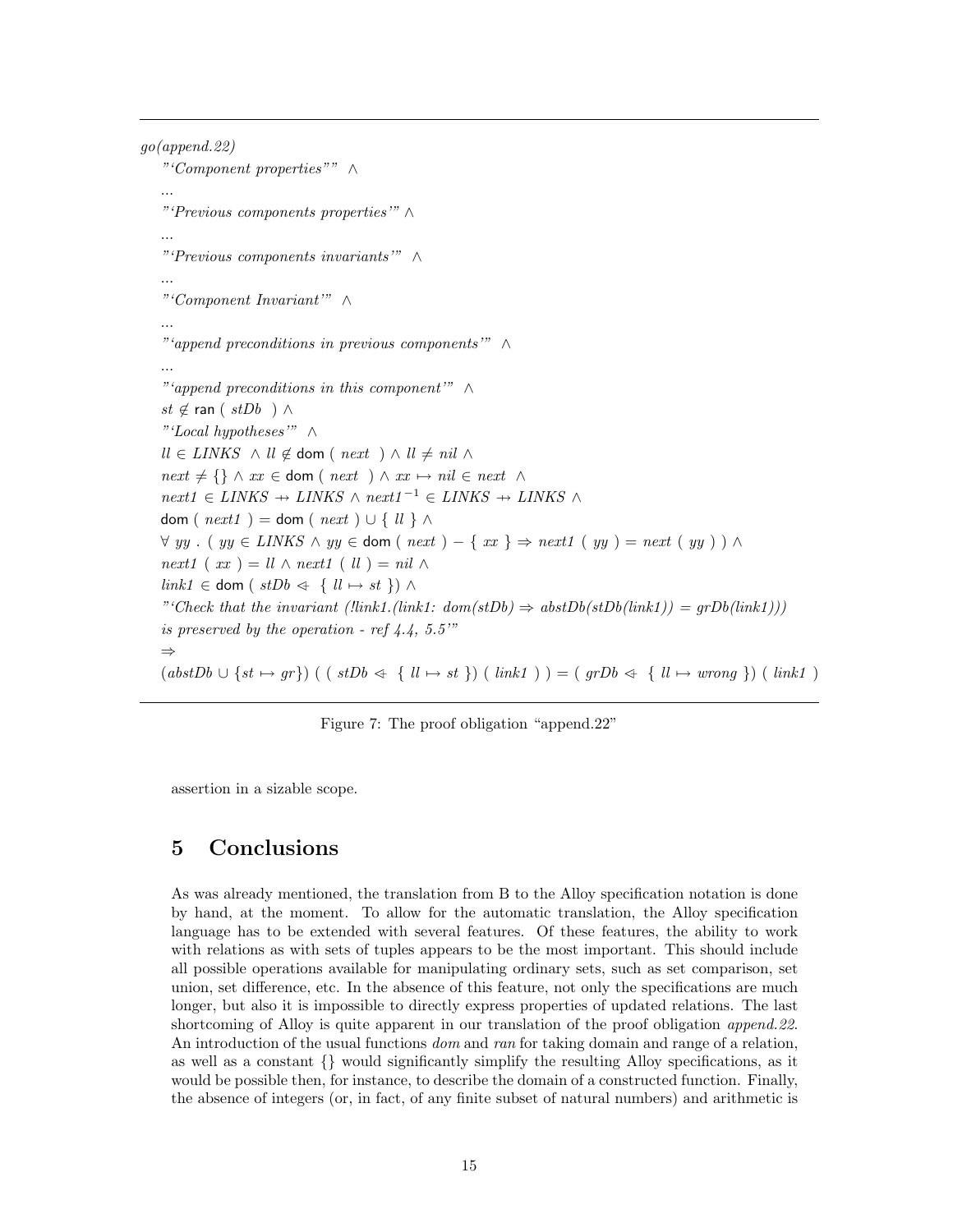```
assert PO22 {
      all st : STUDENTS, gr : GRADES, ll : LINKS, xx : LINKS, link1 : LINKS |
          !(st in ranStDb) &&
          !(st in domAbstDb) &&
          !(ll in domNext) &&
          ll != nil &&
          ! emptyList &&
          xx in domNext &&
          xx.next = nil & &
          domNext1 = domNext + 11 &&
          (all yy : LINKS | yy : domNext && yy !=xx -> yy.next1 = yy.next) &&
          xx.next1 = 11 & &
          11.next1 = nil &&
          link1 in domStDb + ll ->
              (link1 in (domStDb - 11) -> (link1.stDb in domAbstDb ->
                 (link1 in (domGrDb - 11) \rightarrow link1.stDb.abstDb = link1.grDb))) &&
              (link1 in (domStDb - 11) \rightarrow (link1.stDb in domAbstDb ->(link1 in ll -> link1.stDb.abstDb = wrong))) &&
              (link1 in (domStDb - 11) -> (link1.stDb in st ->
                 (link1 in (domGrDb - 11) \rightarrow gr = link1.grDb)) &&
              (link1 in (domStDb - 11) -> (link1.stDb in st ->
                 (link1 in 11 \rightarrow gr = wrong))) &&
              (link1 in 11 \rightarrow (st in domAbstDb \rightarrow(link1 in (domGrDb - ll) -> st.abstDb = link1.grDb))) &&
              (link1 in ll \rightarrow (st in domAbstDb \rightarrow (link1 in ll \rightarrow st.abstDb = wrong))) &&
              (link1 in 11 \rightarrow (st in st \rightarrow (link1 in (domGrDb - 11) \rightarrow gr = link1.grDb))) &&
              (link1 in 11 \rightarrow (st in st \rightarrow (link1 in 11 \rightarrow gr = wrong)))
}
```
Figure 8: The proof obligation "append.22" translated to Alloy

a very severe restriction of the current Alloy implementation, making it inapplicable to the majority of practical cases.

In principle, we perceive two major ways in which the described approach to verification can be implemented as a tool. The first way is to add Alloy-like features into the tools supporting the B method. At the moment, tools supporting the B method are supplied as integrated sets of utilities for type checking, proof obligation generating, specification animation, and theorem proving. Naturally, a utility permitting for model checking the generated proof obligations would integrate nicely with such tools. In practice, it is often infeasible to adhere to a completely formal development, as theorem proving is a very tedious and lengthy process employing highly qualified personnel. Therefore, the B method is often applied in a so-called "soft" manner, that is some of the steps of the method are omitted or validated only informally. For instance, developers might decide to informally review the remaining proof obligations which the automated theorem prover did not manage to resolve. Of course, this approach can compromise the correctness of the resulting system as it is rather easy to overlook an error. In this respect, should a B tool support a model checker similar to Alloy, it would help significantly to avoid errors and, in a way, make such an application of the B method "harder". Obviously, however, verifying proof obligations with a model checker should not discourage the developers from trying to prove the remaining proof obligations interactively. In fact, from the theoretical standpoint, even if a model checker would permit to verify a property on finite subsets of infinite domains, to make certain that the property holds on the entire domain theorem proving must be used.

The second way of implementing the suggested approach to verification as a tool is to add B-